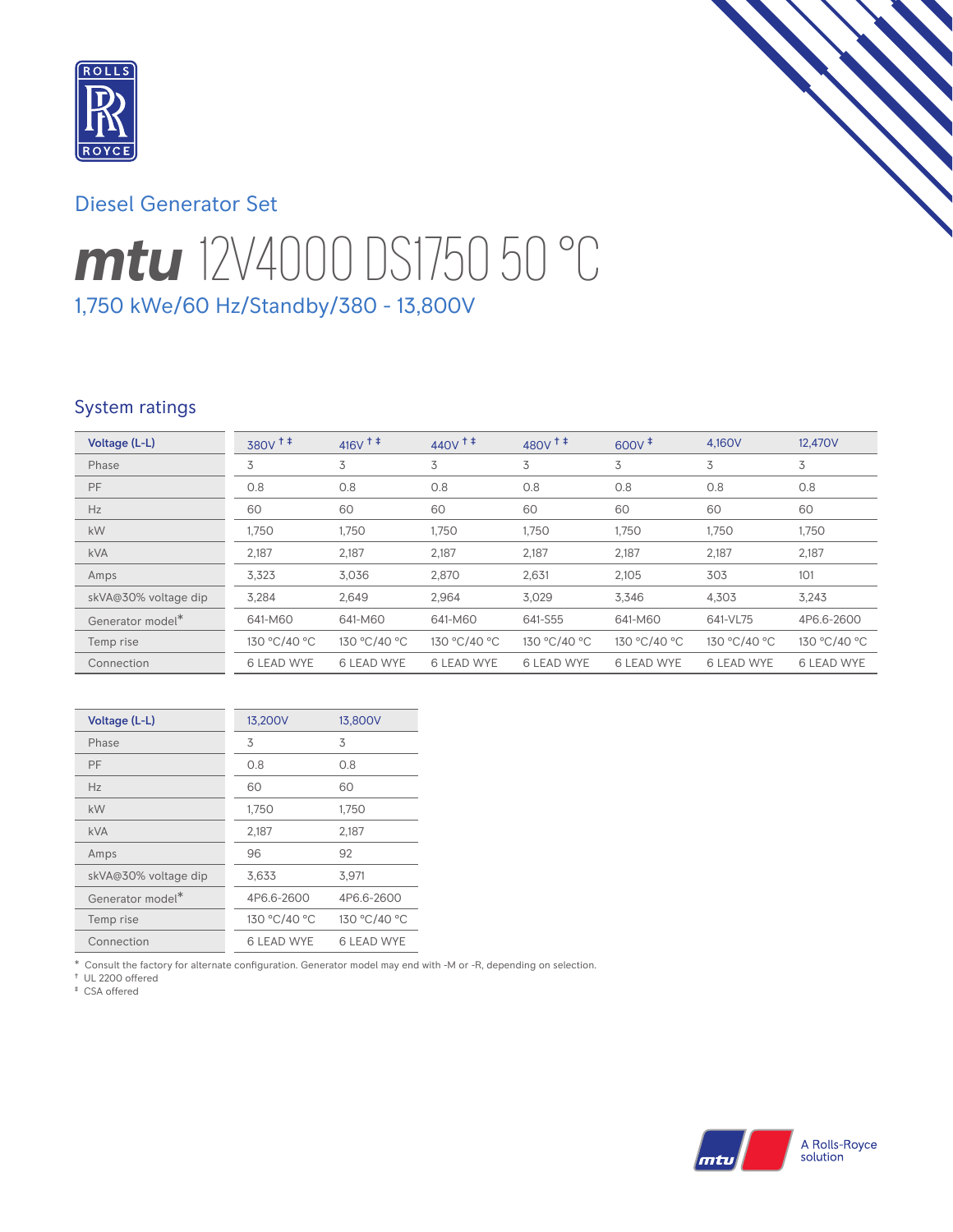# Certifications and standards

#### — Emissions

- EPA Tier 2 certified
- South Coast Air Quality Management District (SCAQMD)
- Generator set is designed and manufactured in facilities certified to standards ISO 9001:2008 and ISO 14001:2004
- Seismic certification optional
	- 2018 IBC certification
	- HCAI pre-approval
- UL 2200 optional (refer to *System ratings* for availability)
- CSA optional (refer to *System ratings* for availability)
	- CSA C22.2 No. 100
	- CSA C22.2 No. 14

# Standard features \*

- Single source supplier
- Global product support
- Two (2) Year/3,000 Hour Basic Limited Warranty
- 12V4000 diesel engine
	- 57.2 liter displacement
	- Common rail fuel injection
	- 4-cycle
- Complete range of accessories
- Cooling system
	- Integral set-mounted
	- Engine-driven fan

# Standard equipment \*

### Engine

- Air cleaners
- Oil pump
- Oil drain extension and shut-off valve
- Full flow oil filter
- Closed crankcase ventilation
- Jacket water pump
- Inter cooler water pump
- Thermostats
- Blower fan and fan drive
- Radiator unit mounted
- Electric starting motor 24V
- Governor electronic isochronous
- Base structural steel
- SAE flywheel and bell housing
- Charging alternator 24V
- Battery box and cables
- Flexible fuel connectors
- Flexible exhaust connection
- EPA certified engine

#### Generator

- NEMA MG1, IEEE, and ANSI standards compliance for temperature rise and motor starting
- Sustained short circuit current of up to 300% of the rated current for up to 10 seconds
- Self-ventilated and drip-proof
- Superior voltage waveform
- Performance Assurance Certification (PAC)
	- Generator set tested to ISO 8528-5 for transient response
	- Verified product design, quality and performance integrity
	- All engine systems are prototype and factory tested
- Power rating
	- Accepts rated load in one step per NFPA 110
	- Permissible average power output during 24 hours of operation is approved up to 85%

- Generator
	- Brushless, rotating field generator
	- 2/3 pitch windings
	- Permanent Magnet Generator (PMG) supply to regulator
	- 300% short circuit capability
- Digital control panel(s)
	- UL recognized, CSA certified, NFPA 110
	- Complete system metering
	- LCD display
- Digital, solid state, volts-per-hertz regulator
- Brushless alternator with brushless pilot exciter
- 4 pole, rotating field
- 130 °C maximum standby temperature rise
- 1-bearing, sealed
- Full amortisseur windings
- 125% rotor balancing
- 3-phase voltage sensing
- $\pm$  0.25% voltage regulation no load to full load
- 
- 5% maximum total harmonic distortion

### Digital control panel(s)

- Digital metering
- Engine parameters
- Generator protection functions
- Engine protection
- CANBus ECU communications
- Windows®-based software
- Multilingual capability
- Communications to remote annunciator
- Programmable input and output contacts
- UL recognized, CSA certified, CE approved
- Event recording
- IP 54 front panel rating with integrated gasket
- NFPA 110 compatible

# — Flexible coupling

- 
- 
- 
- 100% of rated load one step
-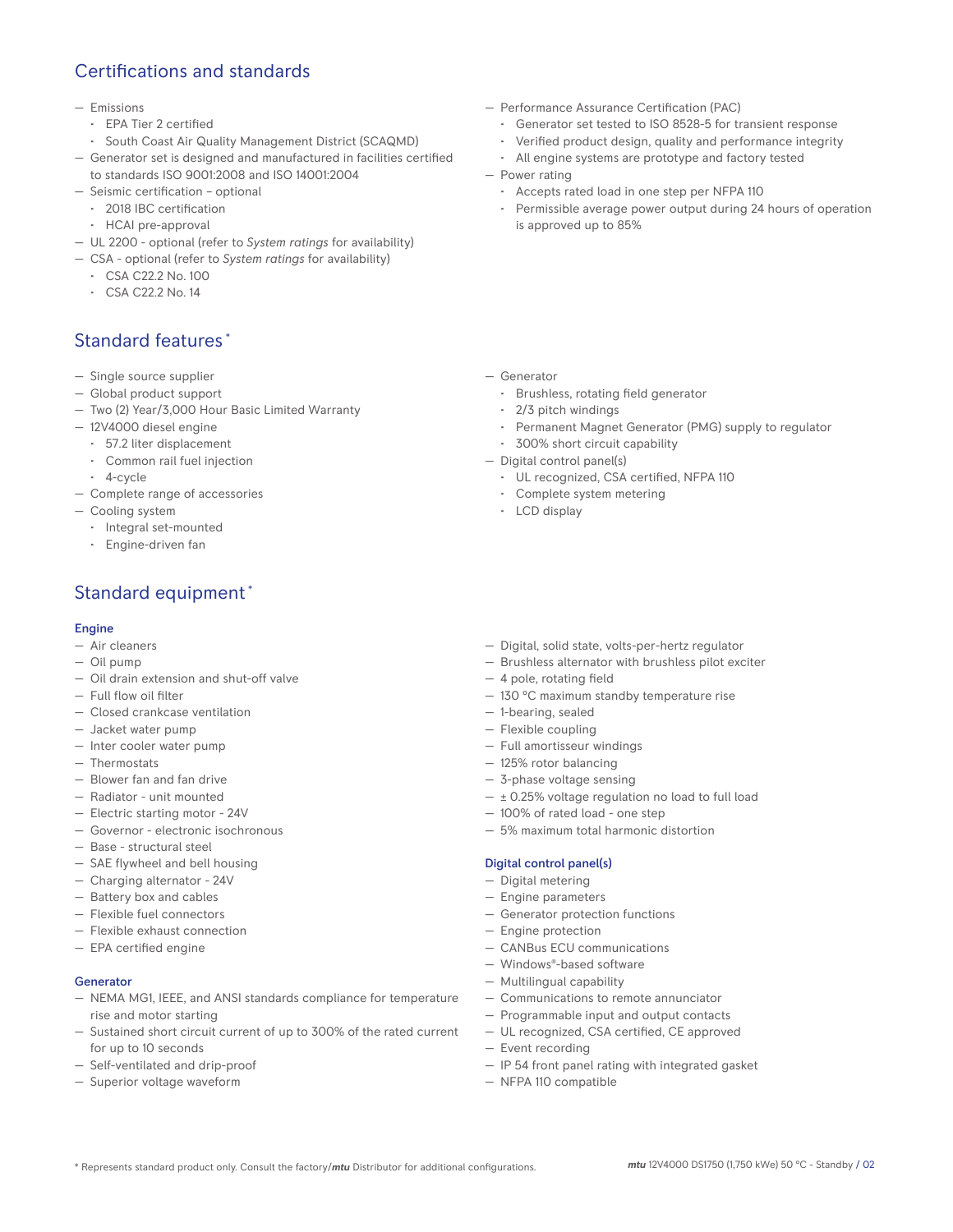# Application data

### Engine

| Manufacturer                         | mtu                           |
|--------------------------------------|-------------------------------|
| Model                                | 12V4000G84S                   |
| Type                                 | 4-cycle                       |
| Arrangement                          | $12-V$                        |
| Displacement: $L$ (in <sup>3</sup> ) | 57.2 (3,491)                  |
| Bore: cm (in)                        | 17(6.69)                      |
| Stroke: cm (in)                      | 21(8.27)                      |
| Compression ratio                    | 16.5:1                        |
| Rated rpm                            | 1.800                         |
| Engine governor                      | electronic isochronous (ADEC) |
| Maximum power: kWm (bhp)             | 1.910 (2.561)                 |
| Steady state frequency band          | ± 0.25%                       |
| Air cleaner                          | dry                           |
|                                      |                               |

### Liquid capacity

| Total oil system: L (gal)             | 260 (68.7) |
|---------------------------------------|------------|
| Engine jacket water capacity: L (gal) | 160 (42.3) |
| After cooler water capacity: L (gal)  | 40 (10.6)  |
| System coolant capacity: L (gal)      | 583 (154)  |
|                                       |            |

### Electrical

| 24    |
|-------|
| 2.800 |
| 8D    |
|       |
|       |

### Fuel system

| Fuel supply connection size    | #16 JIC $37^\circ$ female |
|--------------------------------|---------------------------|
|                                | 1" NPT adapter provided   |
| Fuel return connection size    | #16 JIC $37^\circ$ female |
|                                | 1" NPT adapter provided   |
| Maximum fuel lift: m (ft)      | 1(3)                      |
| Recommended fuel               | diesel #2                 |
| Total fuel flow: L/hr (gal/hr) | 960 (254)                 |
|                                |                           |

### Fuel consumption

| At 100% of power rating: L/hr (gal/hr)                                | 466 (123)      |
|-----------------------------------------------------------------------|----------------|
| At 75% of power rating: L/hr (gal/hr)                                 | 352 (93)       |
| At 50% of power rating: L/hr (gal/hr)                                 | 246 (65)       |
| Cooling - radiator system                                             |                |
| Ambient capacity of radiator: °C (°F)                                 | 50 (122)       |
| Maximum restriction of cooling air: intake                            |                |
| and discharge side of radiator: kPa (in. H <sub>2</sub> 0)            | 0.12(0.5)      |
| Water pump capacity: L/min (gpm)                                      | 1,117 (295)    |
| After cooler pump capacity: L/min (gpm)                               | 583 (154)      |
| Heat rejection to coolant: kW (BTUM)                                  | 700 (39,808)   |
| Heat rejection to after cooler: kW (BTUM)                             | 500 (28,435)   |
| Heat radiated to ambient: kW (BTUM)                                   | 168 (9,564)    |
| Fan power: kW (hp)                                                    | 76.2 (102.2)   |
| Air requirements                                                      |                |
| Aspirating: *m <sup>3</sup> /min (SCFM)                               | 144 (5,085)    |
| Air flow required for radiator                                        |                |
| cooled unit: *m <sup>3</sup> /min (SCFM)                              | 2,027 (71,579) |
| Remote cooled applications; air flow required for                     |                |
| dissipation of radiated generator set heat for a                      |                |
| maximum of 25 °F rise: *m <sup>3</sup> /min (SCFM)                    | 615 (21,835)   |
|                                                                       |                |
| * Air density = 1.184 kg/m <sup>3</sup> (0.0739 lbm/ft <sup>3</sup> ) |                |
| <b>Exhaust system</b>                                                 |                |
| Gas temperature (stack): °C (°F)                                      | 465 (869)      |
| Gas volume at stack temperature: m <sup>3</sup> /min (CFM)            | 366 (12,925)   |

| Maximum allowable back pressure at                          |           |
|-------------------------------------------------------------|-----------|
| outlet of engine, before piping: kPa (in. H <sub>2</sub> 0) | 8.5(34.1) |